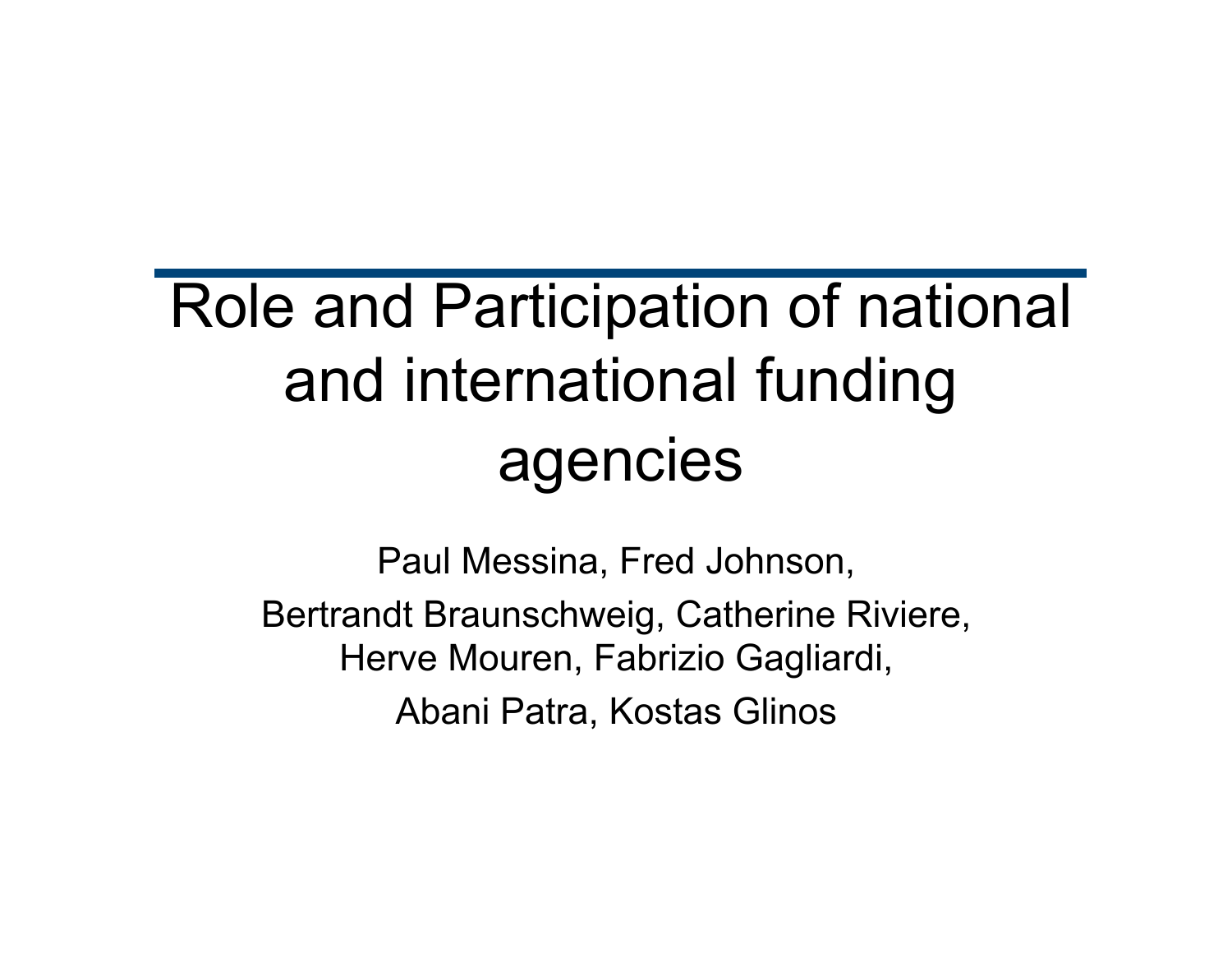# Background and Overview

#### • *Existing Funding*

- DOE (\$250M/year in s/w and algorithms for HPC)--
- OASCR \$50M/year (SCIDAC fraction) computer science and applied mathematics both independently and embedded in application teams
- \$60M in base programs
- NNSA ~\$100M
- (30% Univ, 70% Lab)
- NSF \$50M (diffuse across many programs), OCI, CISE coordinate-- HECURA, PetaApps, CDI, SDCI, STCI, CISE/CCF)
- DARPA ???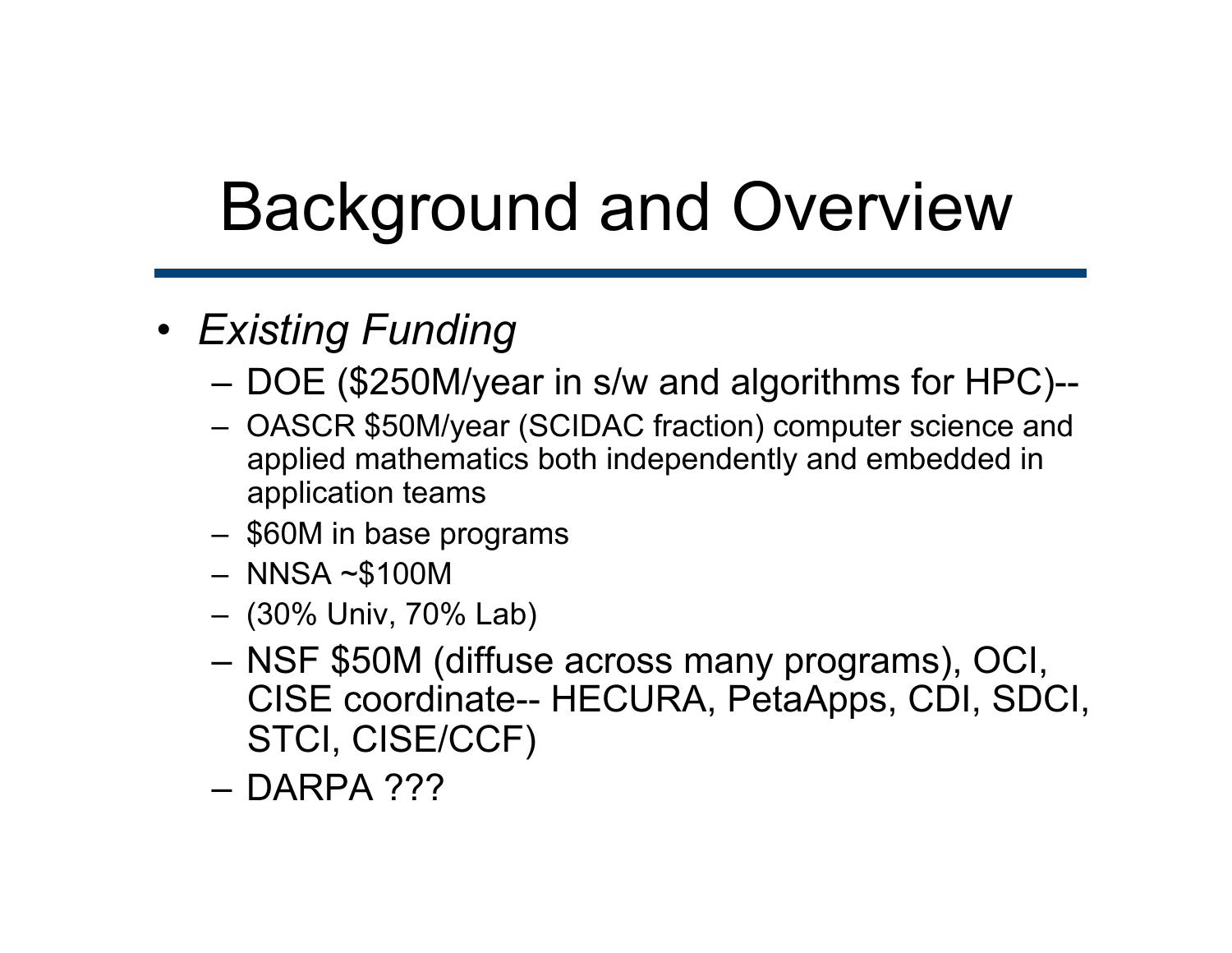- *Existing Funding* 
	- \$25M ANR (National Agency for Research) -- in a mix of application and
	- GENCI -- substantial investment in PRACE … detailed agreements being worked out
	- $-$  EC (DEISA, PRACE investments, ...)  $\sim$ \$45+M/yr
	- DEISA/PRACE \$15M
	- Embedded Systems \$15M
	- Terascale Computing \$15M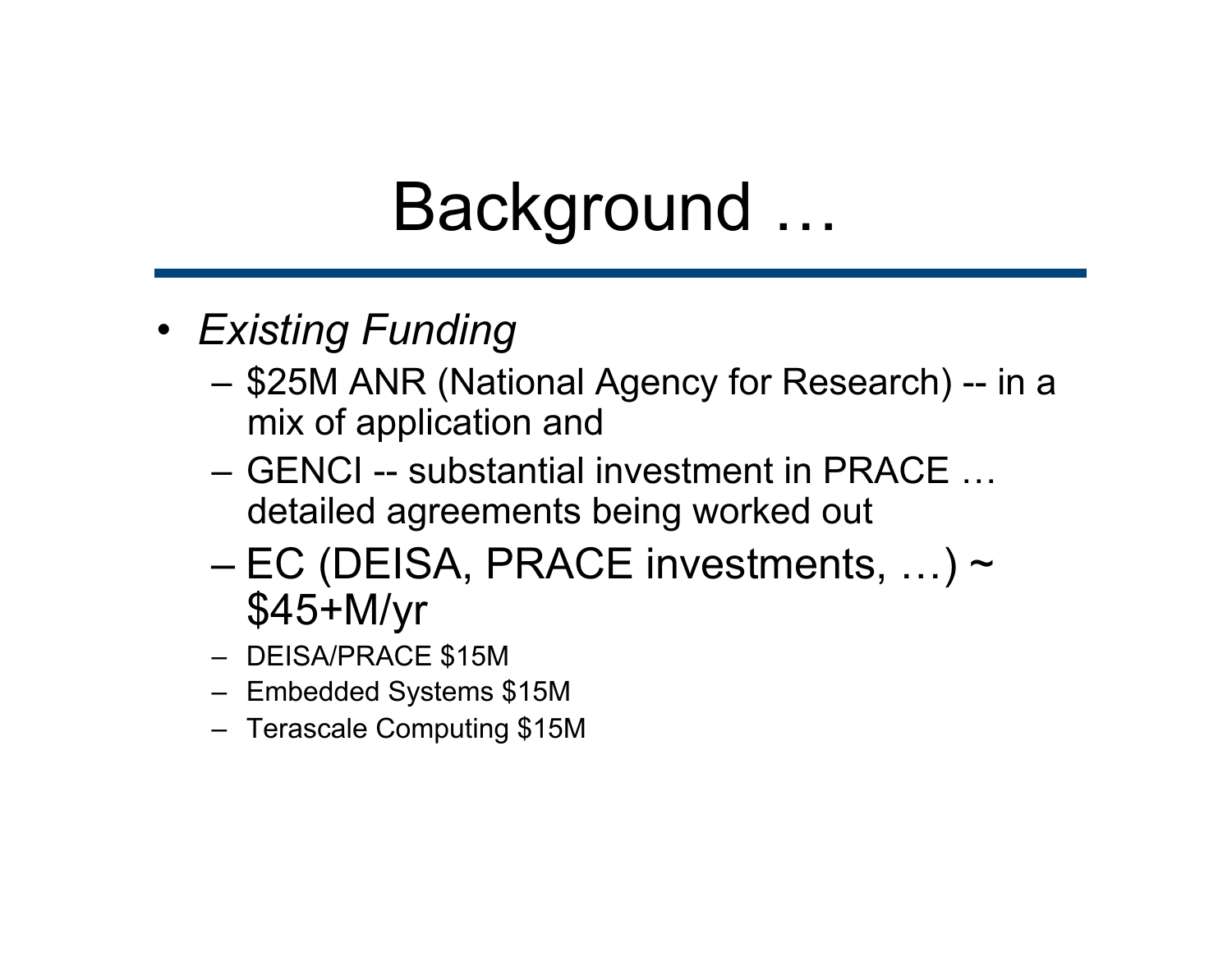• Challenges With Petascale

• Existing Collaboration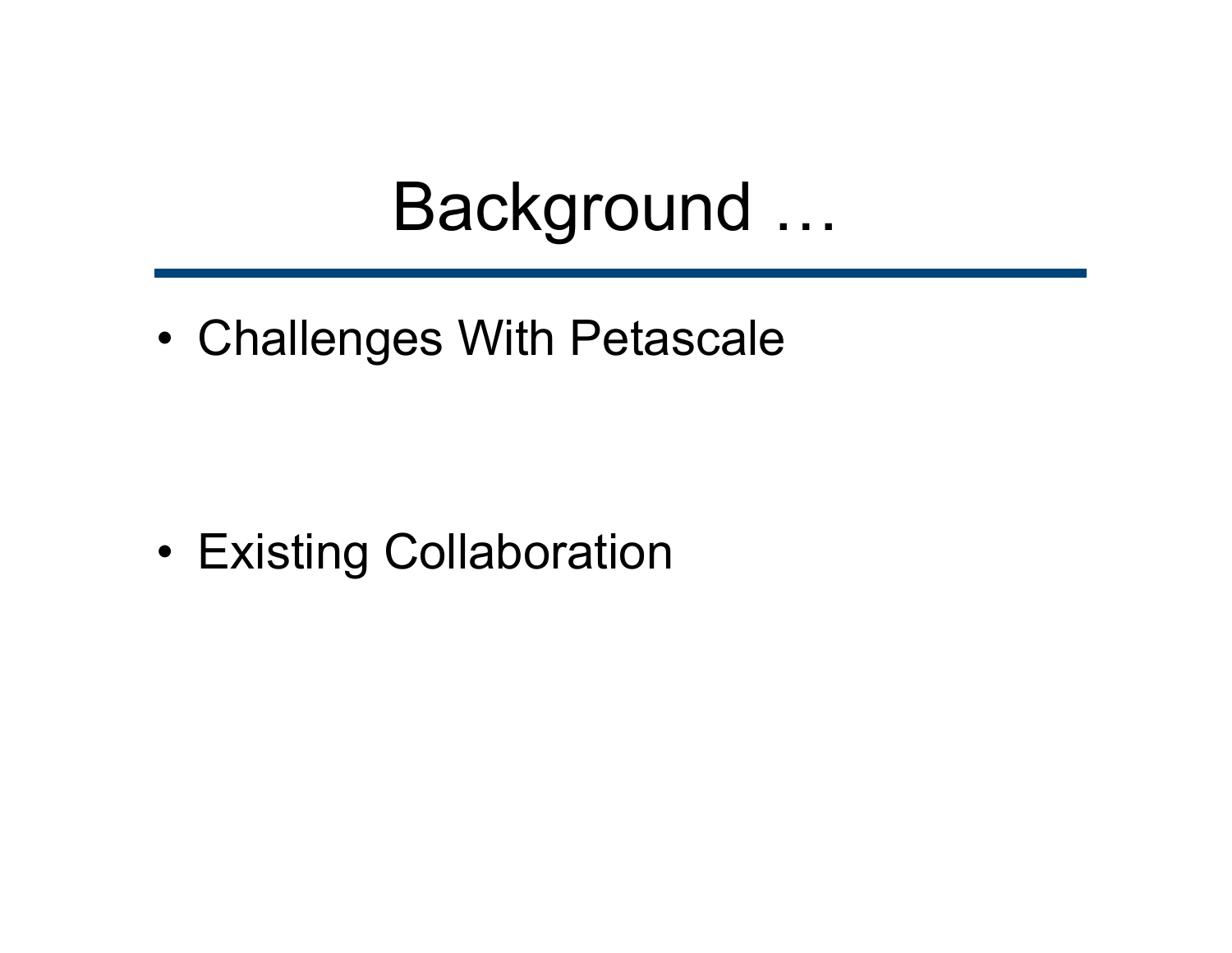- *Joint Education and Training*
	- Extensive mobility among EU partners
	- Programs open to others -- developed countries pay their way
	- Partnership is common but problematic -- time synchronization …
	- Flexibility in NSF funding scenario using supplements
	- NSF has Office of International Science and Engineering -- area specific expertise both at NSF and locally available
	- O(100) students and junior fellowships; CSGF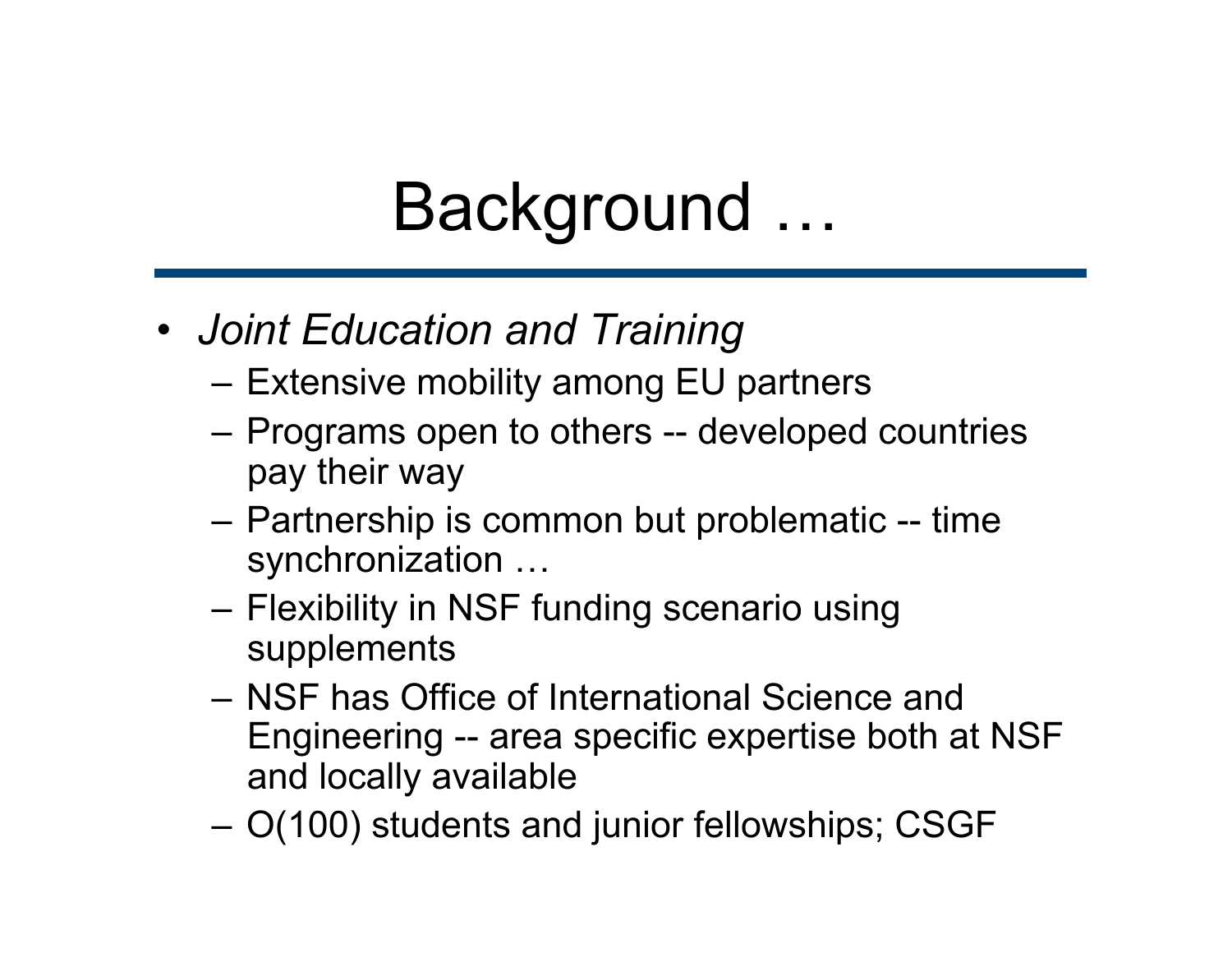- *Joint Education and Training*
	- New programs in Germany and France HPC Masters -- 50 students/year in each, Teratec, Juelich …
	- HPC related PhD positions in France,
	- ANR -- joint program possible but each country funds its own personnel; ANR target 7-8% international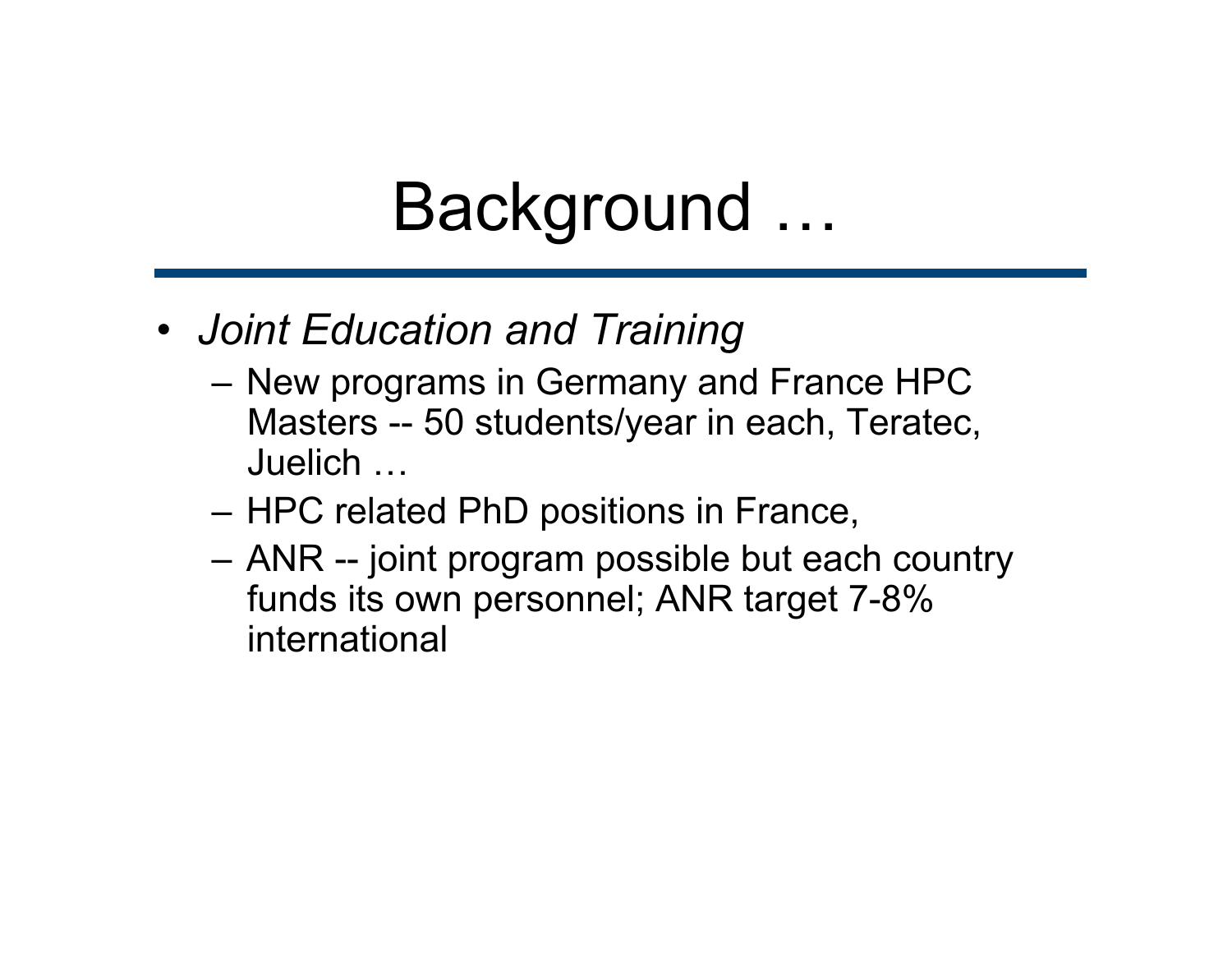## Environment to develop Exascale xxx

#### • *Weaknesses*

- Design of research program for the "uncharted territory" of the High Risk-High Return research needed now
- Industry does not perceive significant immediate ROI compared to other users of HPC; Applications that are not at the table
- Decay of some past efforts
- HPC needs need careful quantification -- e.g. DOE workshop series for some areas of Science
- Application software vendors need to be involved… ongoing efforts
- Funding for "new technology adoption" is not flexible enough for quick response needed
- Availability of critical mass of technical personnel and resources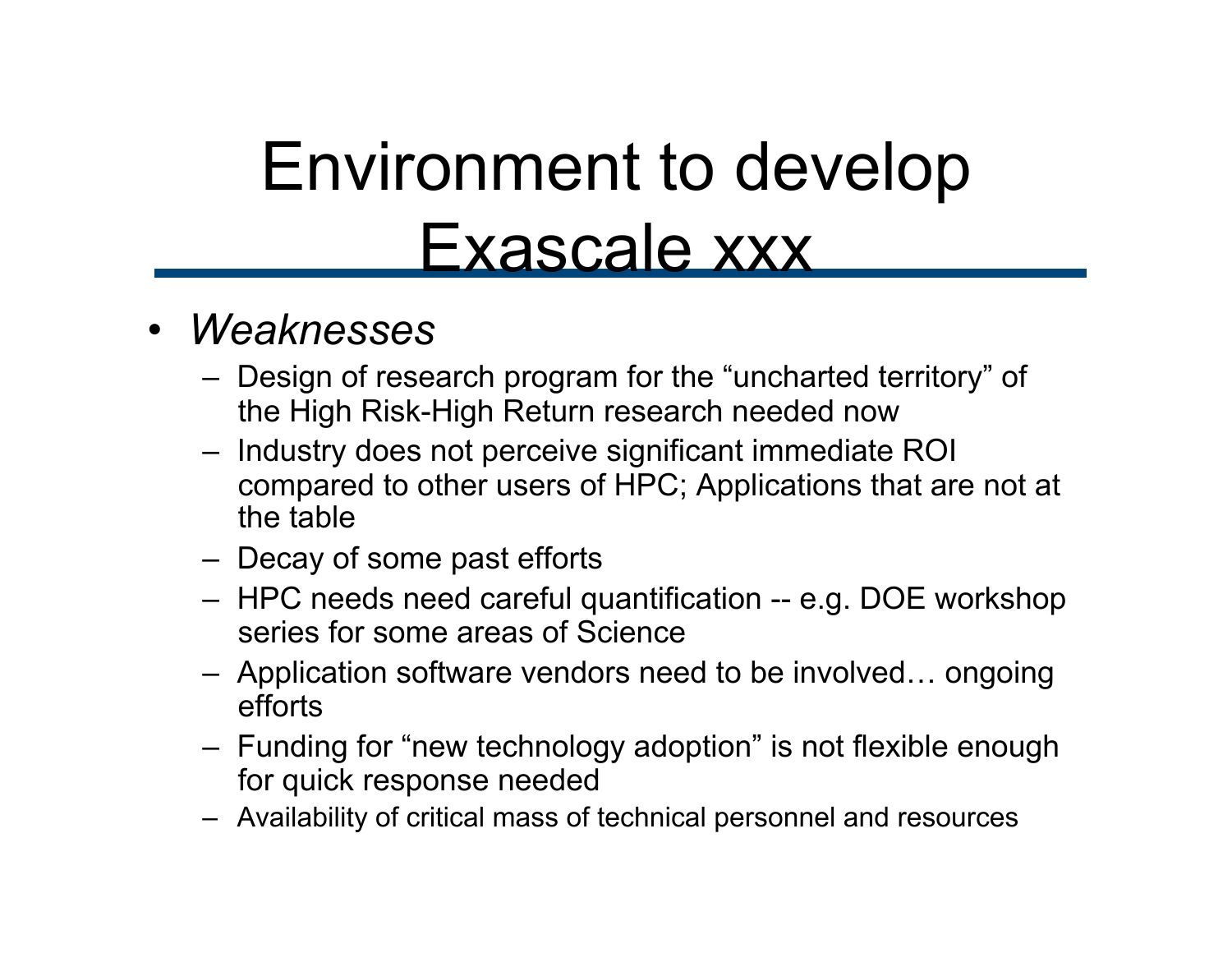### Environment to develop Exascale xxx

#### • *Strengths*

- Science case for benefits from extreme scale computing in the grand challenges of society -- power, life sciences is clear
- HPC ROI over the last decades is significant -- recent National Academy study -- Reduction in product development cycle --
- Availability of critical mass of technical personnel and resources at US national laboratories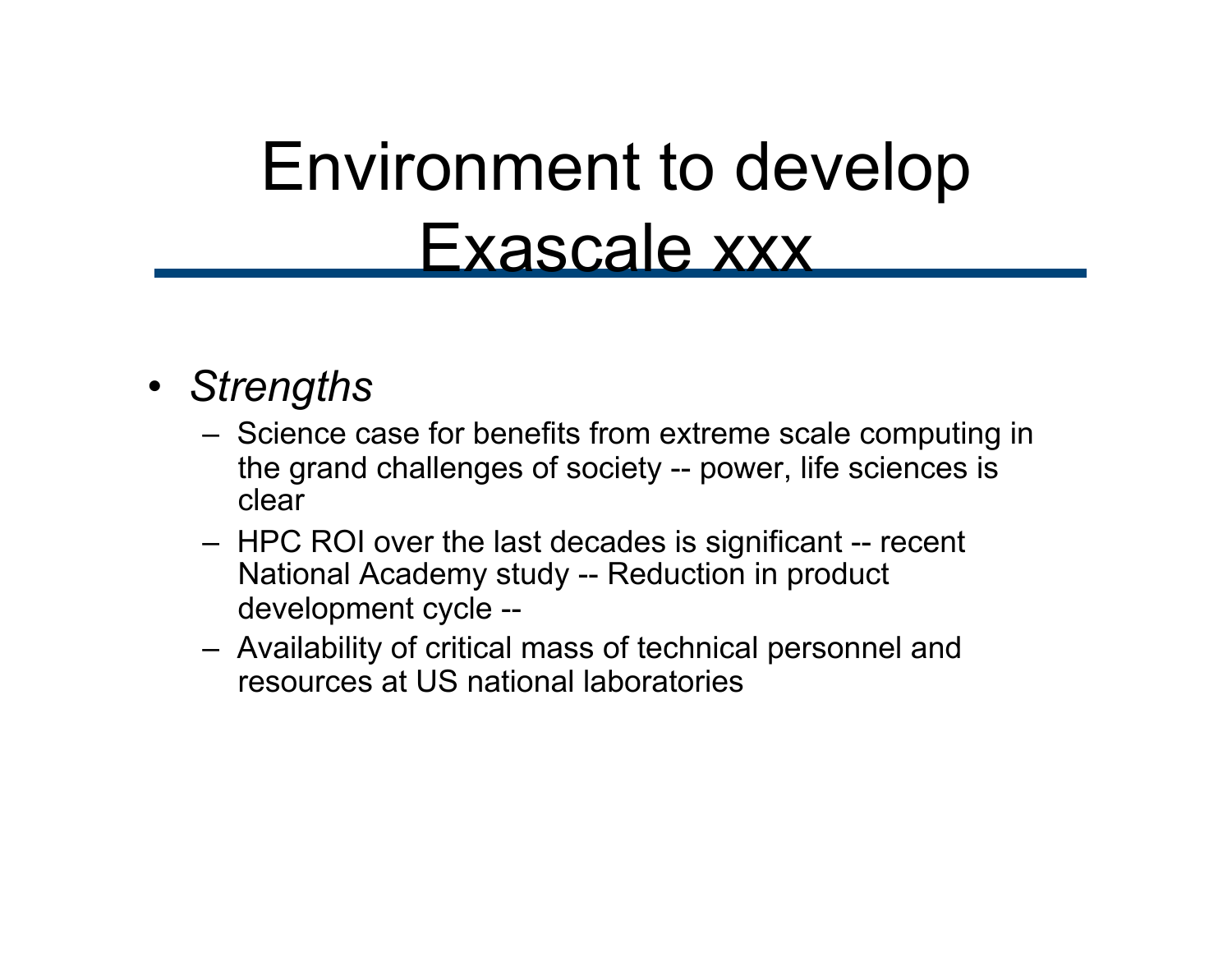#### Environment to develop Exascale xxx

- Evolutionary Strawmen
	- Heavyweight with commodity -- embedded systems; Cell phones etc; …
	- Lightweight with custom
- Aggressive Strawman
	- "Clean Sheet"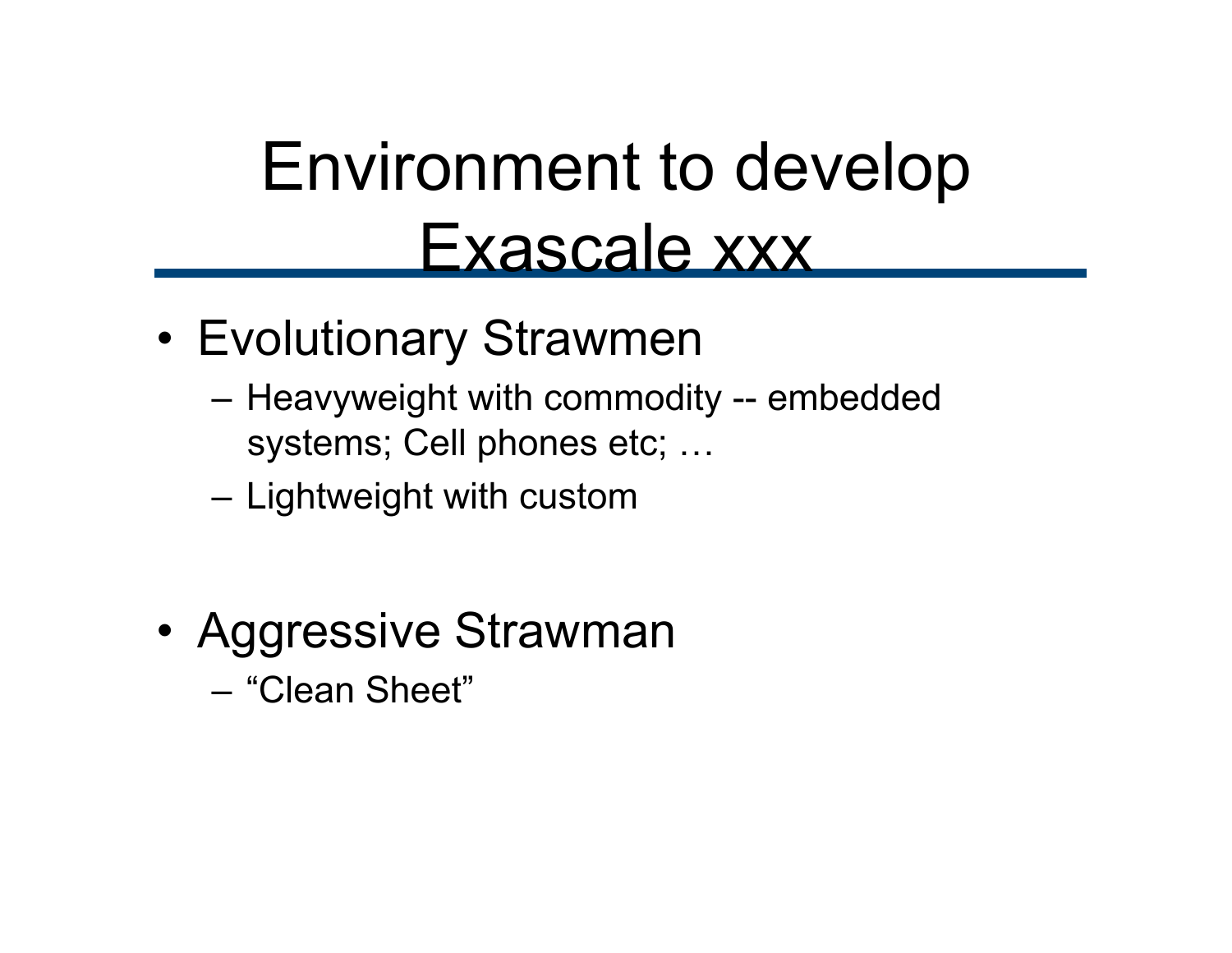# Collaboration Scenarios

- 1. Almost no collaboration --Joint workshops only
	- *Not adequate*
- 2. Loosely Coupled Collaboration -- Benchmarks defined
	- May be beneficial but inadequate in many cases
- 3. Collaboration with standardization
	- *Can be very beneficial in most areas*
- 4. Tightly Coupled Collaboration
	- *Beneficial in some cases*